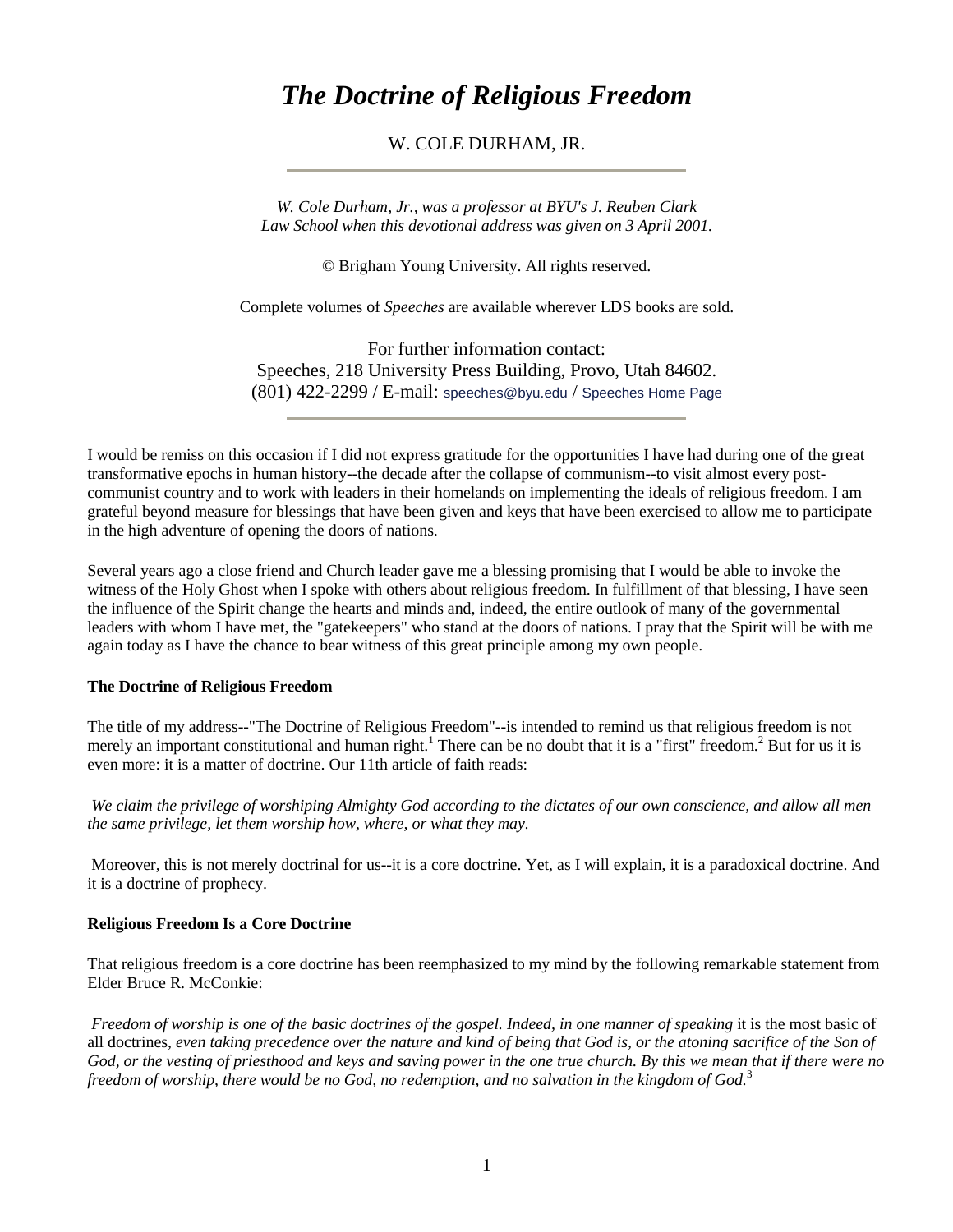Note two things about this statement. First, Elder McConkie does not say this is the most *important* doctrine. He said that "it is the most basic of all doctrines." It is the most basic because none of the other doctrines could become operative or have any meaning or authenticity if we did not have the option to choose them freely. The exercise of this right is in fact an attribute of divinity.<sup>4</sup> The atoning sacrifice of Christ would be meaningless if we could not avail ourselves of its power to save and exalt through freely chosen acts of faith, repentance, and covenanting. Part of the reason the Messiah is "the Lamb slain from the foundation of the world"<sup>5</sup> is that at the key moment in the premortal existence, He recommended the Father's plan of freedom, knowing its cost. He knew the price that He personally would pay to atone for all our abuses of freedom. He also knew that despite His payment of that price, countless numbers of His beloved brothers and sisters- individuals He loves with a depth and intensity that passes our understanding--would be lost forever because of their own decision "to choose captivity and death."6

This brings me to the second point about Elder McConkie's statement. Note that he did not say that it made no difference *how* we exercise this freedom; to the contrary, everything depends on learning to follow the divine pattern set by the Master of worship in every thought and deed and with all our "heart, . . . might, mind, and strength."

## **The Paradox of Religious Freedom**

Paradoxically, following the pattern set by the Master includes learning to respect the beliefs and choices made by others, even while standing firm in witnessing and teaching doctrinal truths. Indeed, following the pattern means standing for the rights and freedoms of others, even at the cost of our own lives--and surely also even at the lesser cost of inconvenience or discomfort.

This paradoxical nature of the doctrine of religious freedom needs to be emphasized and understood more deeply. Most of our doctrines are teachings that we affirm and agree to follow. In contrast, although religious freedom is basic and foundational for the system of gospel truth, it demands that we respect the views of those who adhere to other systems of belief. What is paradoxical is that our belief in religious freedom obligates us to tolerate and respect beliefs with which we disagree--though it does not require us to accept, endorse, or support them.

Part of the paradox is explained by the fact, attested by all the modern prophets, that the gospel embraces all truth.<sup>8</sup> But more is involved in the doctrine of religious freedom than an admonition to accept truth wherever we find it.<sup>9</sup> It is a recognition of the realities of human dignity and conscience and of the obligation to respect agency at the precious core of the human spirit. This doctrine has had great practical meaning for our leaders. <sup>10</sup> Just a year before his martyrdom, Joseph Smith declared:

*The Saints can testify whether I am willing to lay down my life for my brethren. If it has been demonstrated that I have been willing to die for a "Mormon." I am bold to declare before Heaven that I am just as ready to die in defending the rights of a Presbyterian, a Baptist, or a good man of any other denomination; for the same principle which would trample upon the rights of the Latter-day Saints would trample upon the rights of the Roman Catholics, or of any other denomination who may be unpopular and too weak to defend themselves.*

#### *It is a love of liberty which inspires my soul--civil and religious liberty to the whole of the human race.*<sup>11</sup>

Forgetting the paradox of religious freedom has been a cause of incalculable suffering during human history. Too often, groups who have pleaded for tolerance while they were a persecuted minority have turned into persecutors as soon as they acquired political power. Joseph Smith was very conscious of this tragic tendency toward unrighteous dominion and repudiated it.<sup>12</sup> We as members of The Church of Jesus Christ of Latter-day Saints should not be guilty of insensitivity in this area. Having so often suffered from religious intolerance in the past, we should go the extra mile in assuring that others are not exposed to similar pain.<sup>13</sup> What those who forget this paradox do not understand is that the mere possession of truth does not carry with it a right to impose that truth on others. God possesses all truth, yet He has left us our freedom.

In the end, the paradox of religious freedom is linked to many of the deepest truths of the gospel, which share a similar paradoxical structure. "Whosoever will lose his life for my sake shall find it."<sup>14</sup> "I, the Lord, will forgive whom I will forgive, but of you it is required to forgive all men."15 What ultimately lies behind this paradox is the second great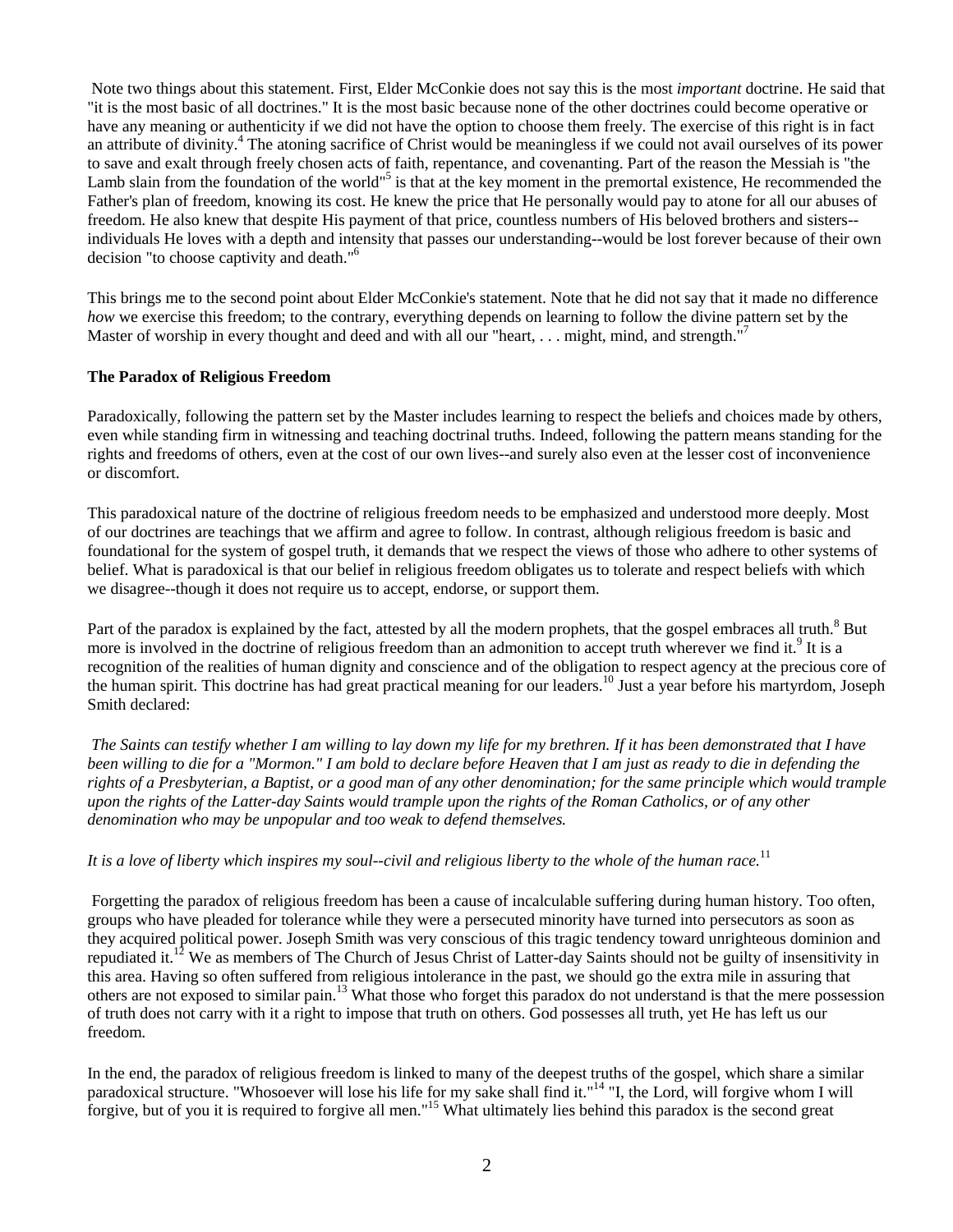commandment: "Thou shalt love thy neighbour as thyself."<sup>16</sup> Love lies at the heart of the paradox and at the core of religious freedom.

*Love your enemies, bless them that curse you, do good to them that hate you, and pray for them which despitefully use you, and persecute you;*

*That ye may be the children of your Father which is in heaven: for he maketh his sun to rise on the evil and on the good, and sendeth rain on the just and on the unjust.*<sup>17</sup>

Stated differently, what makes the doctrine of religious freedom paradoxical is that the right to enjoy religious freedom for ourselves carries with it a reciprocal obligation to respect the religious freedom of others. In the words of the Golden Rule, Do unto others as you would have them do unto you.<sup>18</sup> Or as the Lord said at the Last Supper, "As I have loved you, ... love one another."<sup>19</sup>

#### **Religious Freedom and Prophecy**

Religious freedom is not only a matter of doctrine; it is a focus of prophecy. You are all familiar with the great description of the last days found in Isaiah 2:

*And it shall come to pass in the last days, that the mountain of the Lord's house shall be established in the top of the mountains, and shall be exalted above the hills; and all nations shall flow unto it.*

*And many people shall go and say, Come ye, and let us go up to the mountain of the Lord, to the house of the God of Jacob; and he will teach us of his ways, and we will walk in his paths:* for out of Zion shall go forth the law, *and the word of the Lord from Jerusalem. . . .*

*O house of Jacob, come ye, and let us walk in the light of the Lord.*<sup>20</sup>

For me, Isaiah's great vision of the last days has taken on greater meaning ever since I read a commentary on this passage by President Harold B. Lee,<sup>21</sup> in which he pointed to an interpretation of the phrase "out of Zion shall go forth the law" that is found in the dedicatory prayer of the Idaho Falls Temple. The relevant portion of that prayer reads as follows:

*We pray that kings and rulers and the peoples of all nations under heaven may be persuaded of the blessings enjoyed by the people of this land* [the United States] *by reason of their freedom under thy guidance and be constrained to adopt* similar *governmental systems,* thus to fulfil the ancient prophecy of Isaiah that "out of Zion shall go forth the law and the word of the Lord from Jerusalem."<sup>22</sup>

The Idaho Falls Temple was dedicated on September 23, 1945, immediately following the end of World War II. With that in mind, it is worth reflecting on developments that have occurred since 1945 that bear on the fulfillment of this prophecy.

First, virtually all currently enforceable international human rights treaties have been adopted since 1945. Moreover, the entire approach to international human rights law has changed. It is now taken for granted that it is legitimate for one sovereign nation to be concerned about the human rights practices of other nations.<sup>23</sup>

At the national level, with only a handful of exceptions, all the countries on earth have adopted their current constitutions since  $1945.^{24}$  In short, we are witnessing a remarkable historical process in the field of international law and comparative constitutional law that is the subject of prophecy. This to my mind is one of the many ways that we see the tracings of the Spirit of Christ in history.

#### **The Significance of Religious Freedom for Church Growth**

Let me now give you a graphic sense for the implications that global religious freedom has for the growth of The Church of Jesus Christ of Latter-day Saints. Look first at a map of the globe that attempts to plot the status of religious freedom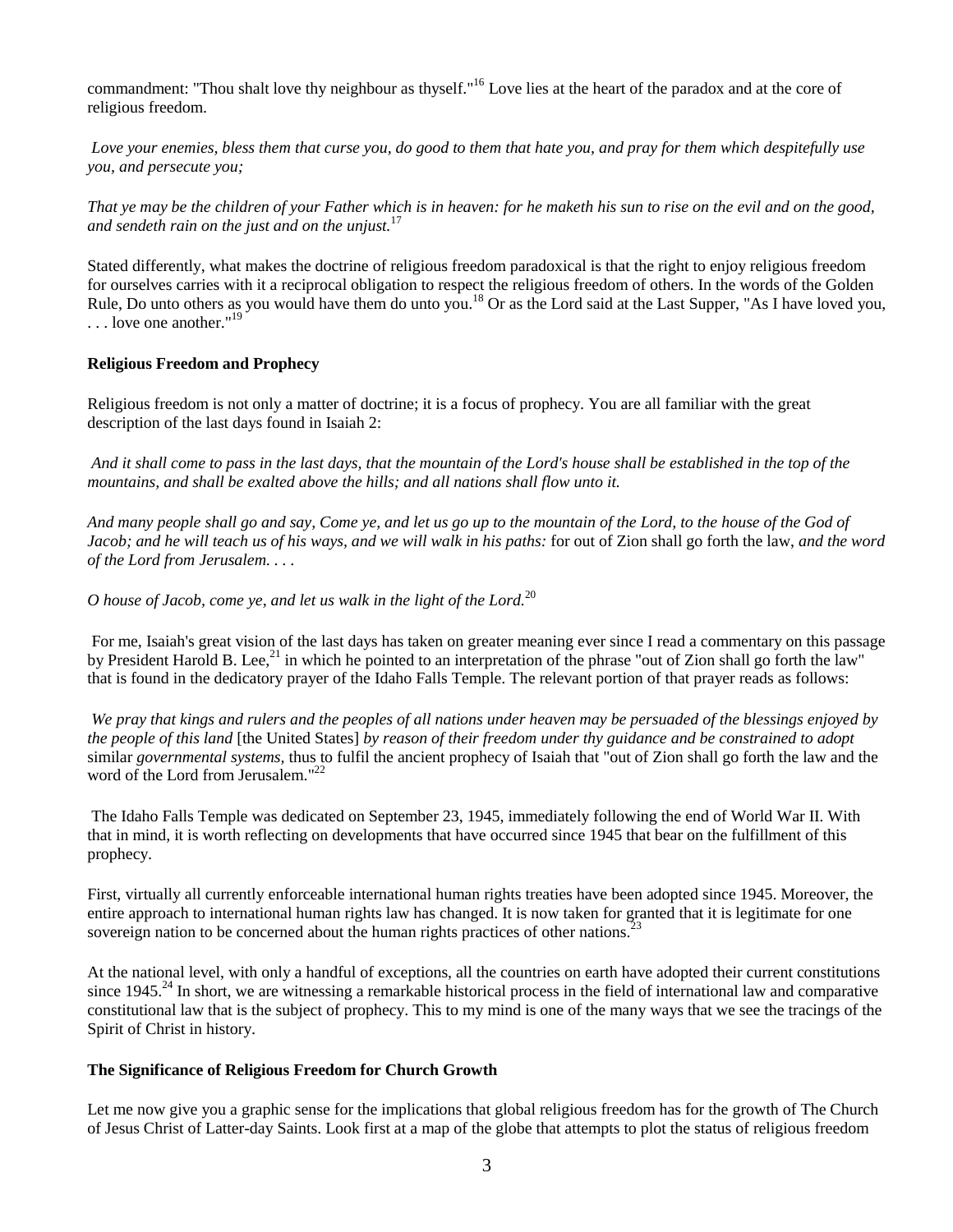around the world. [A map was shown to the audience.] The information in this map is based primarily on the latest annual report on religious freedom provided by the U.S. State Department.<sup>25</sup> The countries shown in gray are countries that have either no constitutional protection of religious freedom or that do not respect this ideal in practice. Some states protect religious freedom to some extent but have significant qualifications that make it difficult to found a new religious community in the country. Restrictions on proselyting are particularly problematic. As the map shows, most of the world now has normal-to-strong protection of religious freedom. No country has a perfect record, but the situation is markedly better than it was even 10 years ago.

Now look at the map showing the presence of the Church of Jesus Christ worldwide. [A second map was shown.] Darker gray shows the countries where the Church has not yet achieved formal recognition. As you can see, this band of the world includes China and most Islamic nations. Not surprisingly, since the Church always follows the policy of going "in the front door" and entering a country only when it is legal for it to do so,<sup>26</sup> there is a high correlation between low religious freedom and lack of formal presence of the Church of Jesus Christ.

The third map shows that religious freedom also has considerable significance for general patterns of Church growth. [Another map was shown.] One of the things that is striking from the map is that concentrations are higher in what the scriptures refer to as the "promised land" of the Americas and certain "islands of the sea." Second, one is beginning to see the impact of growth in parts of Africa and the former socialist bloc, where we lacked significant presence until recently. Finally, what the map shows is that Church population remains very thin virtually everywhere. Aside from the United Kingdom, Portugal, and South Korea, there are no countries in these three vast continents of Europe, Africa, or Asia that have as much as one Latter-day Saint per 1,000 in its population. Even in the Americas population exceeds 3 percent only in Chile. Utah remains the only place where the Church is in the majority. The point is that we remain a tiny minority virtually everywhere--so religious freedom protections continue to be of tremendous significance to the Church and its members.

## **Global Challenges to Implementing Religious Freedom**

With this background, let me turn now to some of the global challenges to implementing religious freedom. We live in a world that is peopled with an odd mixture of Sherems<sup>27</sup> and Korihors.<sup>28</sup> Sherem, as you remember, is the Book of Mormon figure who criticized prophets and revelations concerning Christ on the basis of fundamentalist or supposedly "orthodox" interpretations of religious texts. At the other pole stands Korihor, the secular anti-Christ who prefigured in his thought the great masters of suspicion of the 19th and 20th centuries--Darwin, Marx, Nietzsche, and Freud.

Both secularism and fundamentalism or orthodoxy in other traditions can pose profound problems for religious freedom. Further problems emanate from nationalism, ethnicity, and efforts to exploit these for the retention of political power. The arrest of Slobodan Milosevic this past weekend reminds us of the terrible ways a power-hungry leader can use these forces, often manipulating religion in the process to cause terrible devastation.<sup>29</sup> Finally, fears associated with stereotypical images of "dangerous sects"--often fanned by virulent anticult forces $30$ --are leading to infringements of religious freedom both in areas of Western Europe and in many other parts of the world.

The Church has outgrown the "dangerous sect" label, but just barely, and we are constantly at risk that overbroad reactions to supposedly "dangerous" religions will create problems for us as well. Even if this were not the case, however, our own experience with religious persecution should encourage us to stand firm for the rights of the currently less fortunate groups.

Time is limited, but let me give a few concrete examples of how religious freedom is protected in practice.

## **Technical Legal Assistance**

A year ago in January I stopped for three days in Romania because I had a few extra days between two other conferences in Europe. I was aware that very problematic legislation was pending that, among other things, would have made it virtually impossible for the Church of Jesus Christ and many other religious groups to find places of worship in that country. On the first day of my visit I stopped in to see the head of religious affairs, who I had met at a conference a few months earlier. By coincidence, or something more, I was in his office when he received a call indicating that the ruling coalition in Romania would consider whether to withdraw the proposed law from Parliament three days later. Armed with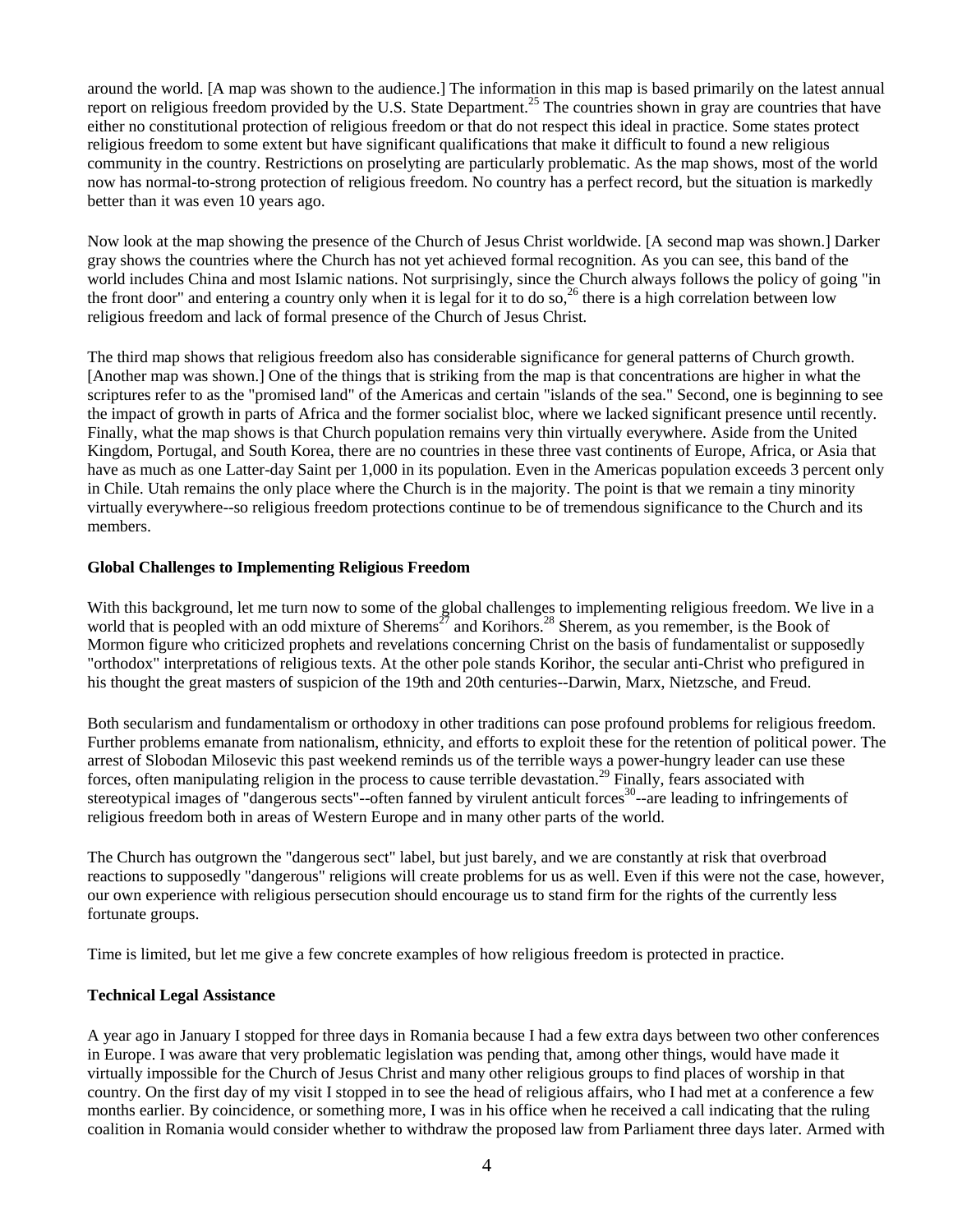that alert, it was possible to help mobilize response from many groups and government leaders both within and outside of Romania, with the result that the legislation was withdrawn. With a kind of clarity that is seldom so clear-cut, I knew that my three days in Romania had been blessed, and blessed with success.

More typical of efforts working on legislation has been the experience of the past few weeks working on legislation in Kazakhstan and Kyrgyzstan through the Organization for Security and Cooperation in Europe (OSCE). Through this international organization I have been privileged to help provide technical advice to these central Asian republics as they grapple with the difficult problem of dealing with Muslim extremists coming into their countries from other parts of the Muslim world. Their initial reaction has been to clamp down on any transborder activity, restrict missionary work, and make it more difficult for religious groups to be registered so that they can operate legally in the country. OSCE efforts will help contribute to better laws for these countries and may help set patterns that can be utilized elsewhere in the Muslim world.

## **The Influence of Academic Conferences and Consultations**

Academic conferences provide an important setting for contributing to religious freedom. Let me describe a few incidents that have grown out of this type of activity. Each fall for the past several years we have held an international conference at BYU dealing with religious freedom. The minister of justice from Peru attended one of these two or three years ago. At the time the Church had just learned that it had exhausted missionary quotas for the year in Peru. A Church official working with visas mentioned this to the minister of justice during a break at the conference. He was quite surprised that such a quota existed at all and indicated he would check into the matter when he returned home. Within a few weeks there were no more missionary quotas in Peru.

The people who come to BYU for our annual conference are often deeply moved by what they experience here. One of my favorite statements comes from another friend who is currently the head of religious affairs in Albania. He had the opportunity last fall, the day before our academic conference started, to attend the Sunday morning session of general conference in the new Conference Center. Some of you who stood in lines to get into conference this past weekend can appreciate what he saw. This is what he said about the experience:

*I have been in* [my position as head of religious affairs] *for a year, and I have seen a lot. But now I am totally convinced that religion should be an essential part of people's lives. In my country, people line up for bread; today I saw thousands of your people standing in line . . . to worship.*

This kind of impression changes perspectives on the importance of religious freedom. I returned a month ago from a conference that same man had organized in Albania aimed at pointing the way toward a good law on religious associations that can bless the lives of people in that poor and struggling country for years to come. These stories indicate only a few of the many approaches that can help promote religious freedom.

## **Implications**

In the end, what ultimately carries the day is that religious freedom is a true principle. It is a principle of justice. The just and honorable people of this earth recognize its validity. A nation that fails to respect it cannot claim to be just. We must do all in our power to make it a common heritage of all mankind. As the maps shown earlier suggest, the gospel flourishes best under conditions of liberty. God Himself respects this principle. Were it otherwise, He would not be just. His kingdom must be freely chosen. It will not be imposed on anyone anymore than worship in the temple is imposed on nonbelievers. The celestial kingdom is, among other things, a type of worship that will be imposed only on those who have chosen it. But choosing the Lord's kingdom has implications; you cannot arrive in Zion without having chosen to get there. You cannot ascend the mountain of the Lord's house without leaving other things behind. Part of the paradox of freedom is that the Lord allows people not to return to Him. Allowing freedom reflects the nature of a just God, but it cannot compromise divine truth. Just as mercy cannot rob justice, so justice cannot rob truth.

With this in mind, let me conclude by saying a few things about what the doctrine of religious freedom should mean for each of us. I am convinced that many in your generation will have opportunities to make important contributions to the cause of religious freedom. Hannah Smith, a law student, and Elizabeth Clark, the associate director of the BYU International Center for Law and Religion Studies, each played crucial roles in a recent visit to France to help oppose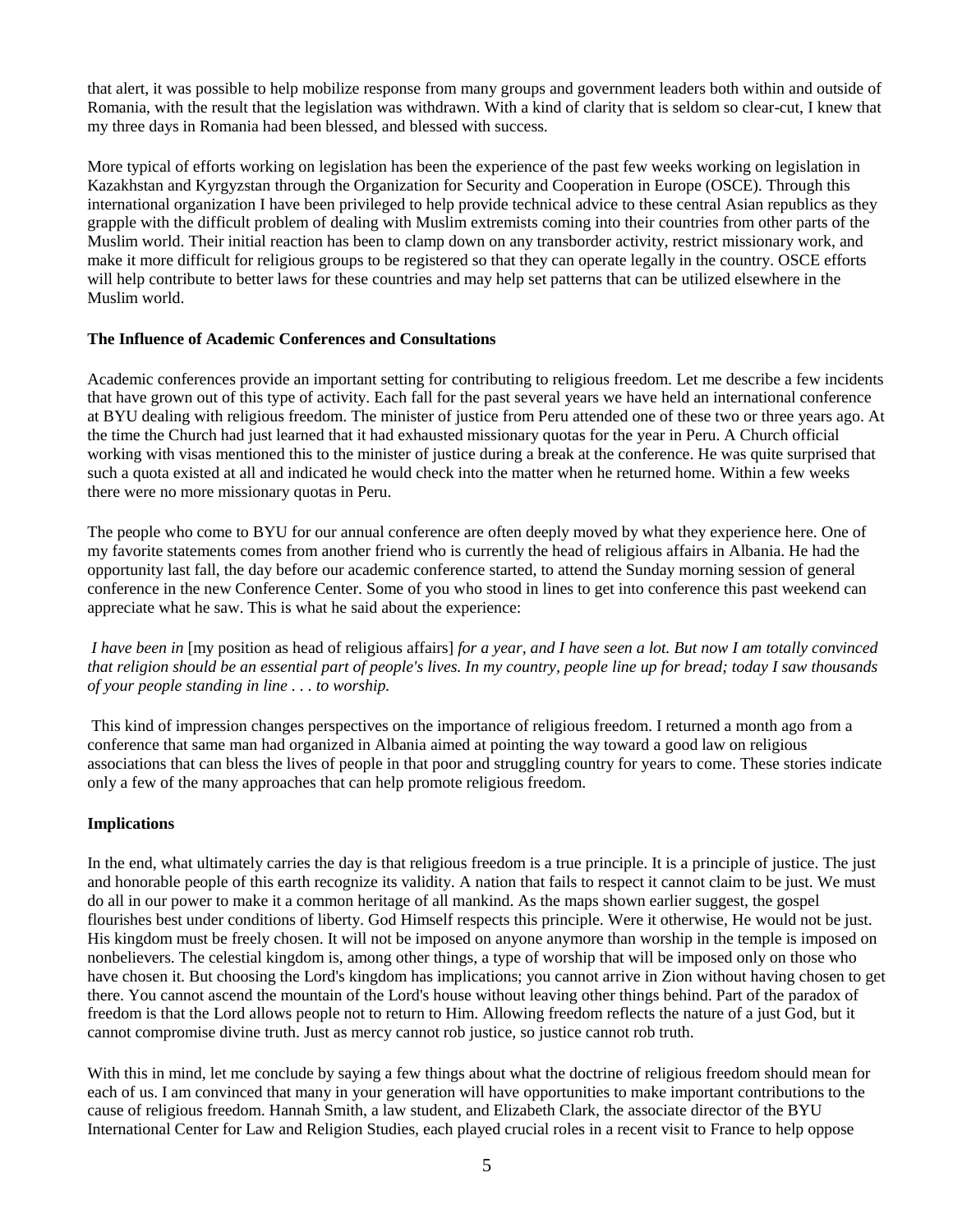problematic anticult legislation there. Hannah's husband, John, also a law student, is helping to organize a conference on religious freedom in Ukraine. Others could be mentioned. In time there will be more and more such individuals with knowledge, experience, expertise, and contacts who will be able to help monitor religious freedom developments worldwide and provide assistance and positive contributions when called upon to do so.

Another young Latter-day Saint lawyer played a crucial role last year in helping to set up a conference on religious freedom with the constitutional court of Azerbaijan. His work had taken him to Azerbaijan at the time. He recognized the opportunity and checked with appropriate authorities. A way was found to organize the conference. I want to underscore the fact that this brother checked with appropriate authorities. Matters of religious freedom often raise a variety of sensitive issues, and it is important before working on these matters to follow the guidance of those holding the keys for the work. There are a number of unfortunate incidents in Church history where well-intended Church members exerted "zeal without knowledge," and set Church progress back by years.

The story of the founding of the Church in Kazakhstan suggests another role that some adventurous Church families will play. About three years ago a major law firm approached the Law School looking for a business lawyer willing to go to its office in Almaty, Kazakhstan. One of our graduates who had been in practice for several years responded. He and his family have now been in Kazakhstan about three years. Two other expatriate families have moved in. As recently reported in the *Church News*,<sup>31</sup> the Church is now organized in Kazakhstan. These founding families are praying for someone to come with greater fluency in Russian, or with other gifts, so that they can teach and train new Church members more effectively.

During conference over the past weekend, you heard several talks about the need for couples. Let me tell you a secret. You don't have to wait until you are 65. I have been convinced as long as I have been teaching at the Law School that one of the great waves of missionary work we will see in our lifetime is that performed by families who, like Ammon, decide to go out to the frontiers of the kingdom, dedicated to serving those they find there and hoping to build the kingdom in these locations. This activity will not be for everyone, and there is much to be done on the home front.<sup>32</sup> But some of you will feel this call and will see unparalleled growth in the Church as a result of your faithfulness and witness.

Consider one other example that suggests another kind of role we all can play. I have a nonmember friend who has played a very important role in a country sensitive enough that I will not name it. He tells me that over the past few years, through a chain of coincidences, he has found himself being befriended by Church members at almost every turn. When he first came to the U.S., the librarian at his university was a Latter-day Saint who helped him immeasurably. Later he studied at another university, where he met additional Latter-day Saints. I heard of him through yet another organization and invited him to our BYU conference. He has subsequently met some Church members in his own country. He was ultimately retained to help secure legal recognition for the Church. In connection with rendering this service, he was asked what he would charge. The lawyer who asked him told me that at the time he was silent for several minutes. Then he said, "I really don't know what to do. I have been benefited so much by friends in your Church that I don't know whether I should charge at all." In the end he was persuaded to take some compensation, but I'm sure it was much less than his help was worth.

This leads me to a final set of comments about how we should implement the doctrine of religious freedom in our lives. Most of you will not in fact be engaged in legal defense of religious freedom in various parts of the world. For you, what will be most important is the paradoxical part of this doctrine--not the part that underlies all our doctrine and protects our rights to worship but the reciprocal part in which you show tolerance and respect and love for others.

A few years ago, precisely as much of my work in Eastern Europe was heating up, I became involved in an effort to revise provisions of the Utah Constitution dealing with religious freedom.<sup>33</sup> During the political process I had numerous opportunities to speak around the state. Two things concerned me. First was the number of Church members who felt it was part of their duty as Church members to impose their views on other members of our community. Too many of them, it seemed to me, had forgotten the vital lesson at the core of the paradox of the doctrine of religious freedom: the mere possession of truth does not carry with it a right to impose that truth on others. Second, I heard countless nonmember parents talking about pain their children had suffered because of either intentional or more often unintentional exclusion of their children in our communities.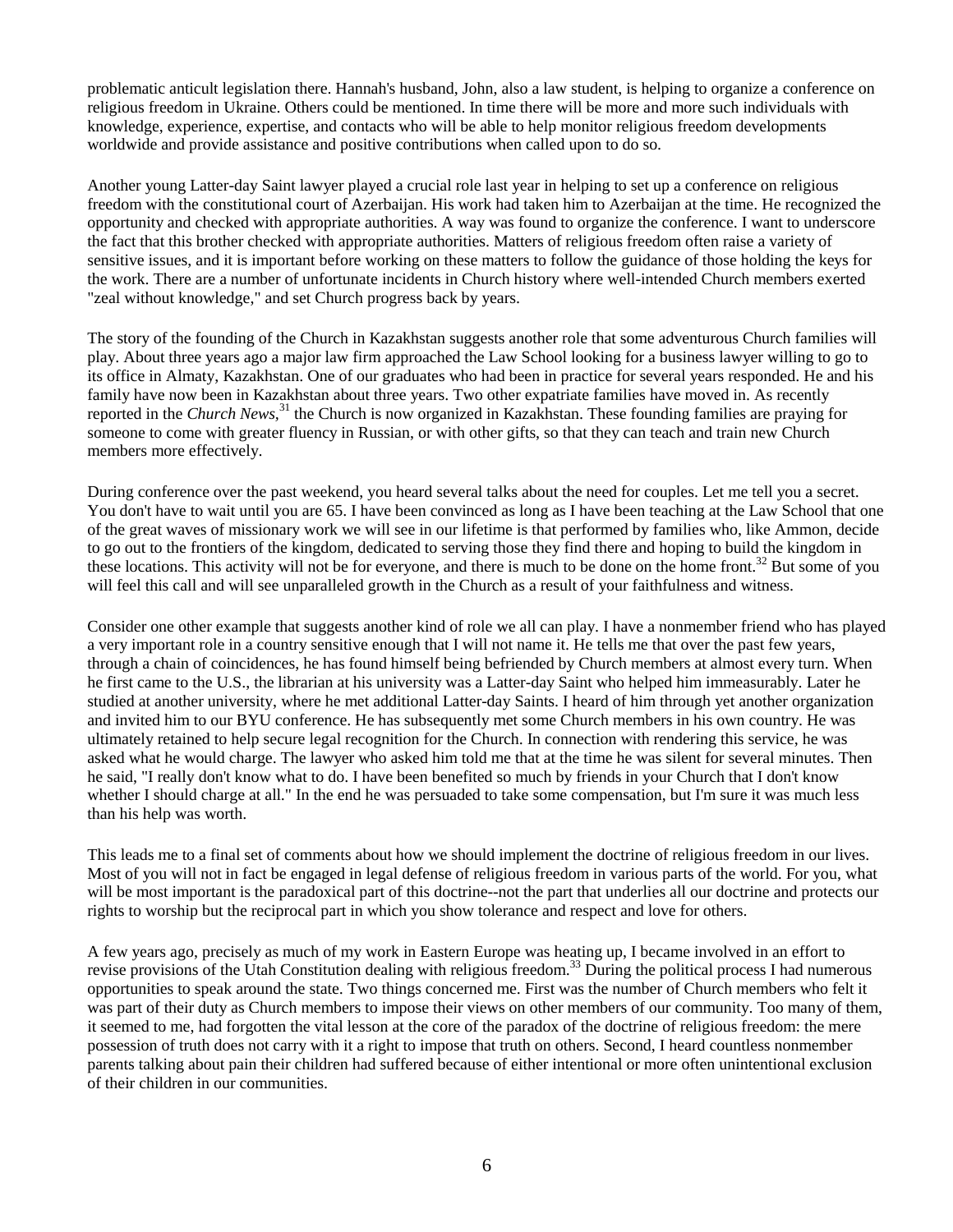I believe that President Hinckley has also sensed their concerns. I don't know if you have paid attention to this, but in virtually every conference for the past few years he has emphasized the importance of being tolerant, of being civil, and of being good neighbors. I cannot repeat his numerous statements on this theme.<sup>34</sup> I can only say that he has been an exemplary advocate of religious freedom. I was immeasurably proud when he greeted the arrival of the Southern Baptist Convention and its plans to "evangelize the Mormons" with counsel that we should be as courteous to them as we would hope others would be to our missionaries.<sup>35</sup> Again and again he has reminded us of our obligation to be true to the hard side of religious freedom: respecting the beliefs of others.

Let me conclude with a statement that some of you here may have heard President Hinckley give at his devotional on November 4, 1997. In that address he stated:

*I hope that* [Brigham Young University] *will give to you a great sense of tolerance and respect for others not of your faith. The true gospel of Jesus Christ never led to bigotry. It never led to self-righteousness. It never led to arrogance. The true gospel of Jesus Christ leads to brotherhood, to friendship, to appreciation of others, to respect and kindness and love.*<sup>36</sup>

After teaching this principle he told a remarkable story. He had been visited the week before by Shimon Peres, a former prime minister of Israel and one of the elder statesmen of the world. Mr. Peres told him the following story about a Jewish rabbi, which appropriately enough had been told to the prime minister by a Muslim. President Hinckley recounted the story as follows:

*A Jewish rabbi . . . was conversing with two of his friends. The rabbi asked one of the men, "How do you know when the night is over and the day has begun?"*

*His friend replied, "When you look into the distance and can distinguish a sheep from a goat, then you know the night is over and the day has begun."*

*The second was asked the same question. He replied, "When you look into the distance and can distinguish an olive tree from a fig tree, that is how you know."*

*They then asked the rabbi how he could tell when the night is over and the day has begun. He thought for a time and then said, "When you look into the distance and see the face of a woman and you can say, 'She is my sister.' And when you look into the distance and see the face of a man and can say, 'He is my brother.' Then you will know the light has come."*<sup>37</sup>

I am reminded of the first line of a hymn by my great-grandfather, Thomas Durham: "Stars of morning, shout for joy; Sing redemption's mystery."38

The morning is coming. You are the stars of morning. We are the stars of morning. We are witnessing the Church coming "forth out of obscurity and out of darkness."<sup>39</sup> Part of "redemption's mystery" is our paradoxical--and yet ultimately not paradoxical--obligation to respect and love and protect the rights of others not of our faith.

May we sing this mystery well. May we be true children of our Father in Heaven, never forgetting--and never forgetting to live--the song learned in Primary: "As I have loved you, Love one another."40 In the name of Jesus Christ, amen.

## **Notes**

1. Religious liberty is protected by a vast array of constitutions, treaties, and other international human rights instruments. See, e.g., U.S. Constitution, amendment 1; *Universal Declaration of Human Rights,* adopted and proclaimed by U.N. General Assembly Resolution 217A (III) (1948), art. 18; *International Covenant on Civil and Political Rights,* adopted and opened for signature by U.N. General Assembly Resolution 2200A (XXI) (1966), art. 18.

2. See Franklin Delano Roosevelt, "The Four Freedoms," address to 77th Congress, 6 January 1941; available online at <http://www.libertynet.org/~edcivic/fdr.html>.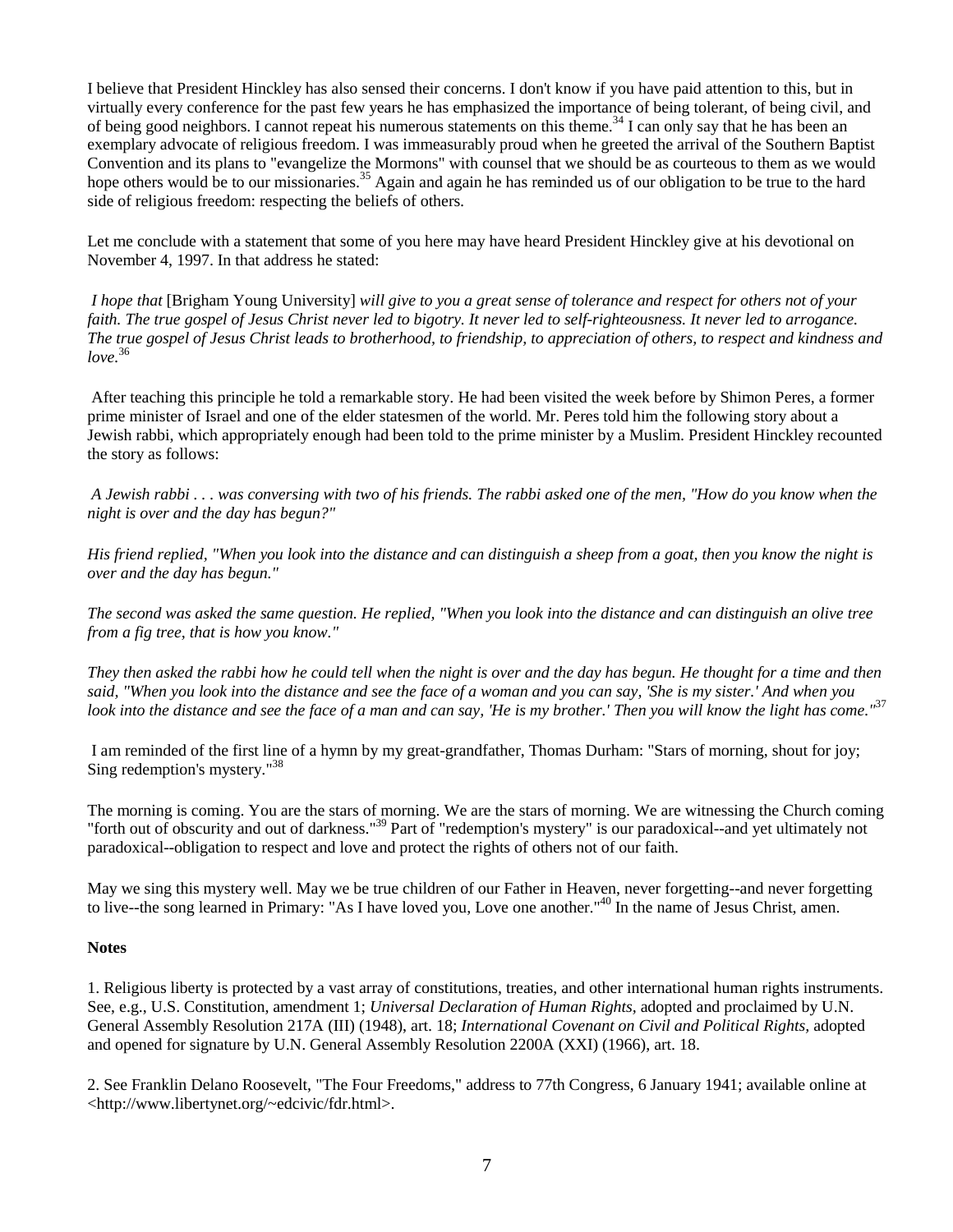3. Bruce R. McConkie, *A New Witness for the Articles of Faith* (Salt Lake City: Deseret Book, 1985), 655; emphasis added.

4. The members of the Godhead Themselves worship each other freely as a natural, yet free response to the glory of Their beings. For example, the Father can be seen as worshiping the Son--not a worship of subordination, but surely worship in the sense of love and respect--when He declared, "This is my beloved Son." See 2 Peter 1:17: "For he received from God the Father honour and glory, when there came such a voice to him from the excellent glory, This is my beloved Son, in whom I am well pleased." The members of the Godhead bear witness of each other. See 3 Nephi 11:32: "I bear record of the Father, and the Father beareth record of me, and the Holy Ghost beareth record of the Father and me."

If C. S. Lewis is correct in pointing out that praise is a natural and willing response to "the worthiest object of all," then it is reasonable to assume that an attitude of worship and praise characterizes the reciprocal relations of members of the Godhead (*Reflections on the Psalms* [New York: Harcourt, Brace and World, 1958], 96). As Lewis says, "All enjoyment spontaneously overflows into praise. . . . I think we delight to praise what we enjoy because the praise not merely expresses but completes the enjoyment; it is its appointed consummation" (*Reflections,* 94, 95; see also entire chapter, "A Word About Praising," 90–98).

5. Revelation 13:8.

6. 2 Nephi 2:27.

7. D&C 59:5.

8. There are countless statements supporting this proposition. Only a few of the more notable ones are listed here. Joseph Smith wrote:

*The first and fundamental principle of our holy religion is, that we believe that we have a right to embrace all, and every item of truth, without limitation or without being circumscribed or prohibited by the creeds or superstitious notions of men.* [Letter to Isaac Galland, written from Liberty Jail, 22 March 1839, in Dean C. Jessee, comp. and ed., *The Personal Writings of Joseph Smith* (Salt Lake City: Deseret Book, 1984), 420]

Brigham Young taught:

*"Mormonism," so-called, embraces every principle pertaining to life and salvation, for time and eternity. No matter who has it. If the infidel has got truth it belongs to "Mormonism." The truth and sound doctrine possessed by the sectarian world, and they have a great deal, all belong to this church.... There is no truth but what belongs to the gospel. [JD* 11:375]

*I want to say to my friends that we believe in all good. If you can find a truth in heaven, earth or hell, it belongs to our doctrine. We believe it; it is ours; we claim it.* [*JD* 13:335]

#### Further, he stated:

*For me, the plan of salvation must . . . circumscribe the knowledge that is upon the face of the earth, or it is not from God. Such a plan incorporates every system of true doctrine on the earth, whether it be ecclesiastical, moral, philosophical, or civil: it incorporates all good laws that have been made from the days of Adam until now; it swallows up the laws of nations, for it exceeds them all in knowledge and purity; it circumscribes the doctrines of the day, and takes from the right and the left, and brings all truth together in one system, and leaves the chaff to be scattered hither and thither.* [*JD* 7:148]

A wonderful passage from John Taylor is worth quoting at length:

*We wish to comprehend and embrace all truth and seek for and obtain everything that is calculated to exalt, ennoble and dignify the human family; and wherever we find truth, no matter where, or from what source it may come, it becomes part*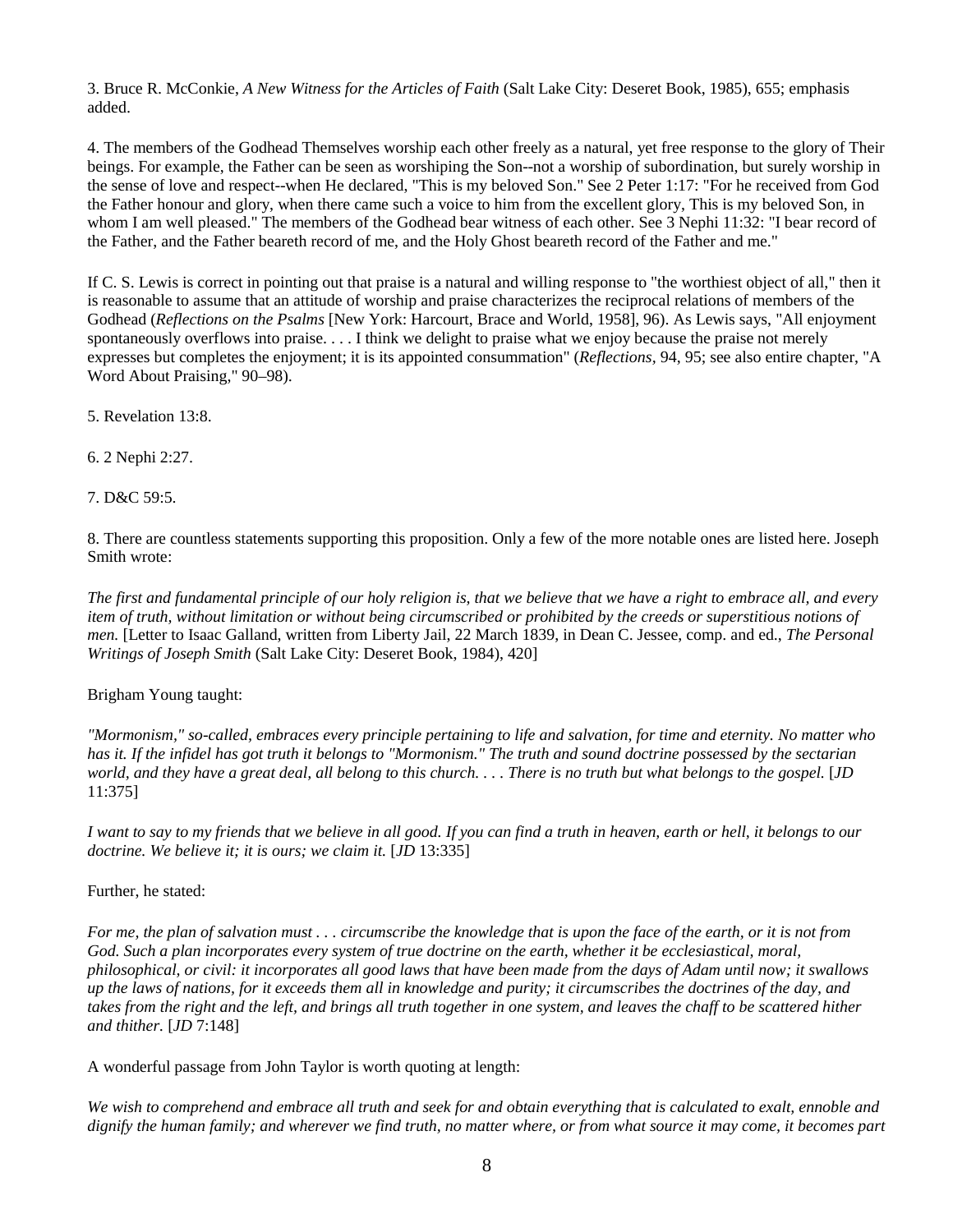*and parcel of our religious creed, if you please, or our political creed, or our moral creed, or our philosophy, as the case may be, or whatever you may please to term it.*

**We are open for the reception of all truth, of whatever nature it may be, and are desirous to obtain and possess it, to search after it as we would for hidden treasures; and to use all the knowledge God gives to us to possess ourselves of all the intelligence that he has given to others; and to ask at his hands to reveal unto us his will, in regard to things that are the best calculated to promote the happiness and well-being of human society.** *If there are any good principles, any moral philosophy that we have not yet attained to we are desirous to learn them. If there is anything in the scientific world that we do not yet comprehend we desire to become acquainted with it. If there is any branch of philosophy calculated to promote the well-being of humanity, that we have not yet grasped, we wish to possess ourselves of it. If there is anything pertaining to the rule and government of nations, or politics . . . that we are not acquainted with, we desire to possess it. If there are any religious ideas, any theological truths, any principles pertaining to God, that we have not learned, we ask mankind, and we pray God, our heavenly Father, to enlighten our minds that we may comprehend, realize, embrace and live up to them as part of our religious faith.* **Thus our ideas and thoughts would extend as far as the wide world spreads, embracing everything pertaining to light, life, or existence pertaining to this world or the world that is to come.** [John Taylor, *JD* 14:337; emphasis added]

Wilford Woodruff stated, "If any man has got a truth that we have not got, let us have it. Truth is what we are after.... If we have not the truth, that is what we are after, we want it" (*JD* 17:194).

Joseph F. Smith proclaimed:

*We believe in all truth, no matter to what subject it may refer. No sect or religious denomination in the world possesses a single principle of truth that we do not accept or that we will reject. We are willing to receive all truth, from whatever source it may come; for truth will stand, truth will endure.* [*GD,* 1]

Coming down to the present, President Howard W. Hunter stated:

*As members of the Church of Jesus Christ, we seek to bring all truth together. We seek to enlarge the circle of love and understanding among all the people of the earth. Thus we strive to establish peace and happiness, not only within Christianity but among all mankind.* ["The Gospel--A Global Faith," *Ensign,* November 1991, 18]

Note the interesting linkage here between the notion of embracing all truth and enlarging the circle of love and understanding.

Finally, President Gordon B. Hinckley has restated the theme as follows:

*I love to learn. I relish any opportunity to acquire knowledge. Indeed, I believe in and have vigorously supported, throughout my life, the pursuit of education--for myself and for others. . . .*

*The learning process is endless. We must read, we must observe, we must assimilate, and we must ponder that to which we expose our minds. I believe in the evolution of the mind, the heart, and the soul of humanity. I believe in improvement. I believe in growth. . . .*

*. . . It therefore behooves us, and is our charge, to grow constantly toward eternity in what must be a ceaseless quest for truth. And as we search for truth, let us look for the good, the beautiful, and the positive.* [*Standing for Something* (New York: Times Books, 2000), 59, 62, 64]

9. Clearly that is part of our obligation, but it is not all. The light of Christ "lighteth every man that cometh into the world" (John 1:9; D&C 93:2), and we should be responsive to that light wherever it shines. In seeking wisdom "out of the best books" (D&C 88:118), my experience has been that although others may not have the fullness of the gospel with the authority and keys that have come with the Restoration, they often understand those portions that they have been given in greater depth. We can benefit immensely from their knowledge. For example, a modern physicist may not understand the fullness of the gospel, but as to the truths of the fundamental structure of matter, he no doubt knows more than most of us,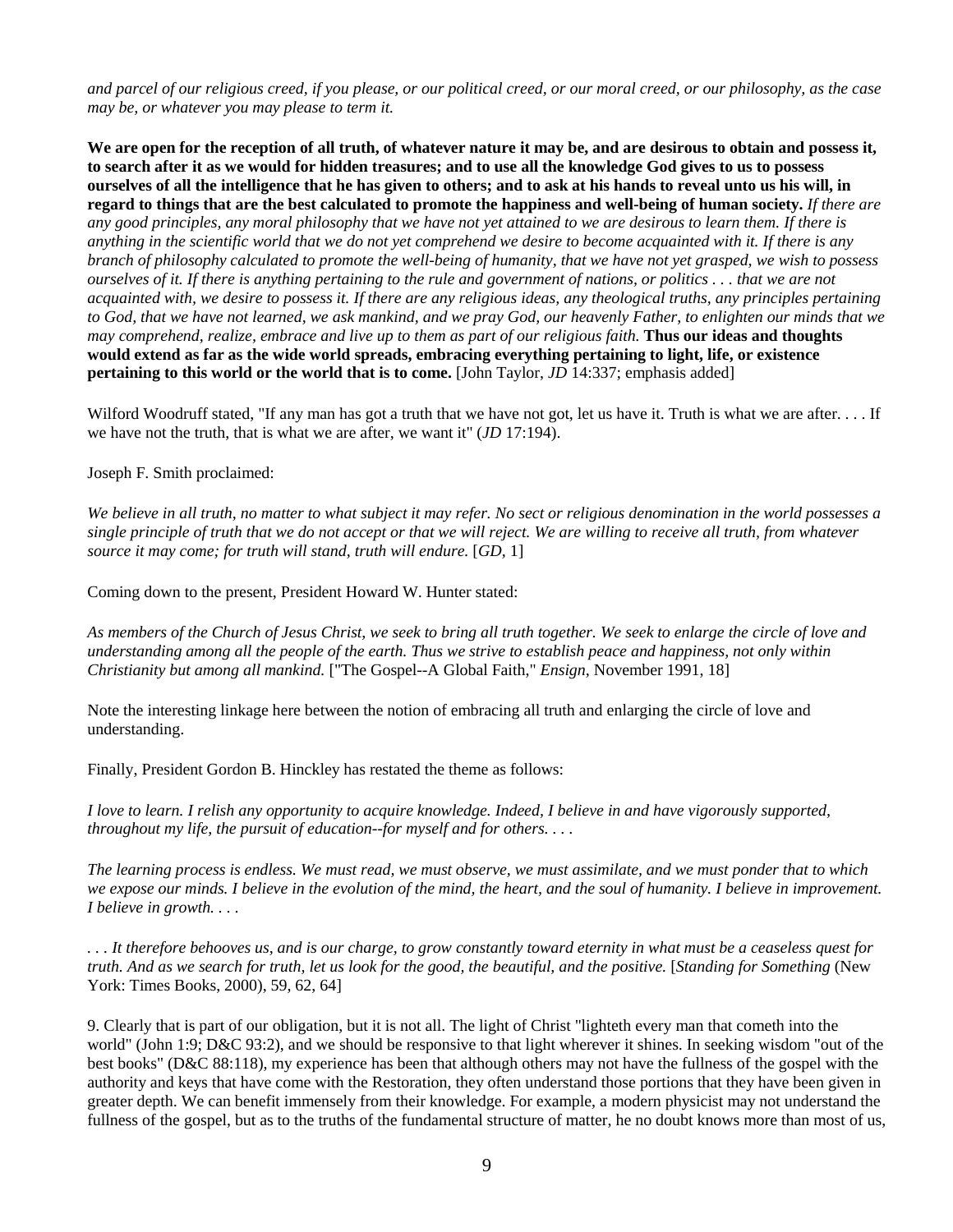and to the extent his knowledge corresponds to reality, he has knowledge of truths that are embraced by our religion. The same is true in other domains of knowledge. In this regard it is worth remembering Brigham Young's statement:

*Our religion measures, weighs, and circumscribes all the wisdom in the world--all that God has ever revealed to man. God has revealed all the truth that is now in the possession of the world, whether it be scientific or religious.* [*JD* 8:162]

10. When Nauvoo was founded, the Prophet Joseph Smith stated that he designed its charter "for the salvation of the Church, and on principles so broad, that every honest man might dwell secure under its protective influence *without distinction of sect or party"* (*HC* 4:249; emphasis added). In this same spirit, the city council of Nauvoo passed one of the early "anti–hate crime" ordinances in American history. Section 1 of the ordinance read as follows:

*Be it ordained by the City Council of the City of Nauvoo, that the Catholics, Presbyterians, Methodists, Baptists, Latterday Saints, Quakers, Episcopals, Universalists, Unitarians, Mohammedans, and all other religious sects and denominations whatever, shall have free toleration, and equal privileges, in this city; and should any person be guilty of ridiculing, and abusing or otherwise depreciating another in consequence of his religion, or of disturbing or interrupting any religious meeting within the limits of this city, he shall, on conviction thereof before the Mayor or Municipal Court, be considered a disturber of the public peace, and fined in any sum not exceeding five hundred dollars, or imprisoned not exceeding six months, or both, at the discretion of said Mayor or Court.* [*HC* 4:306]

Significantly, Brigham Young clearly taught that even during the Millennium there will be just and honorable people of other faiths who will be protected in their rights to freedom of religion (see *JD* 2:309).

11. *HC* 5:498.

12. See D&C 121:37. For an example of Joseph Smith's critical view of the tendency of the persecuted to assume the role of oppressors, see his comments on intolerance in Massachusetts (*HC* 2:464–65).

13. For an excellent discussion of this principle, see John K. Carmack, *Tolerance: Principles, Practices, Obstacles, Limits* (Salt Lake City: Bookcraft, 1993).

14. Matthew 16:25; see also 10:39; Mark 8:35; Luke 9:24; 17:33.

15. D&C 64:10.

16. Matthew 22:39.

17. Matthew 5:44–45.

18. See Matthew 7:12: "Therefore all things whatsoever ye would that men should do to you, do ye even so to them: for this is the law and the prophets." A version of this great teaching of the Master is found in virtually every major religious tradition. See, e.g., *The Analects of Confucius* 15:23 ("What you do not want done to yourself, do not do to others"-- Confucianism); *Mahabharata* 5:1517 ("This is the sum of duty: do naught unto others which would cause you pain if done to you"--Hinduism); Talmud, Shabbat 31a ("What is hateful to you, do not do to your fellow man"--Judaism); *Udanavarga* 5:18 ("Hurt not others in ways that you yourself would find hurtful"--Buddhism); *Dadistan-i Dinik* 94:5 ("That nature only is good when it shall not do unto another whatever is not good for its own self"--Zoroastrianism); *Forty Hadith of an-Nawawi* 13 ("Not one of you is a believer until he loves for his brother what he loves for himself"-- Islamism); *Tablets of Bahá'u'lláh* 71:26 ("Blessed is he who preferreth his brother before himself"--Bahaism); *Sutrakritanga* 1.11.33 ("A man should wander about treating all creatures as he himself would be treated"--Jainism); Guru Arjan Dev 259, *Guru Granth Sahib* ("Don't create enmity with anyone as God is within everyone"--Sikhism).

19. John 13:34.

20. Isaiah 2:2–5; emphasis added.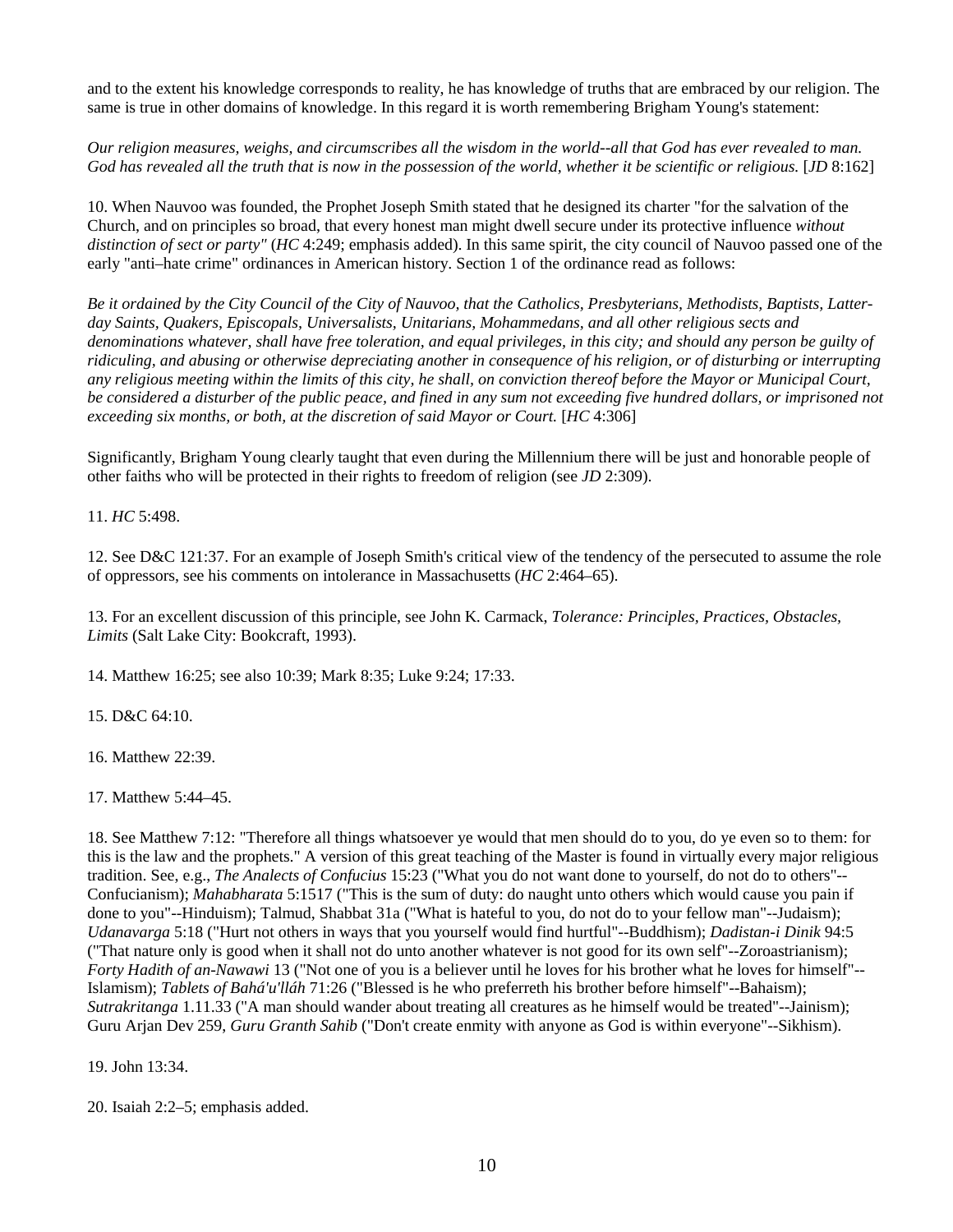21. Harold B. Lee, "The Way to Eternal Life," *Ensign,* November 1971, 15; quoted in Jay M. Todd, "A Standard of Freedom for This Dispensation," *Ensign,* September 1987, 16.

22. George Albert Smith, "Dedicatory Prayer for the Idaho Falls Temple," *Improvement Era,* October 1945, 564; quoted by Harold B. Lee in Todd, "A Standard," 16; emphasis added.

23. See Henry J. Steiner and Philip Alston, *International Human Rights in Context: Law, Politics, Morals* (Oxford: Clarendon Press, 1996), 148–65. Moreover, a number of regional international treaties have been adopted. Most notable of these is the European Convention for the Protection of Human Rights and Fundamental Freedoms. The European Court of Human Rights, which monitors compliance with this convention, is now the most significant constitutional court in the world. It has approximately 800,000,000 people within its jurisdiction, including all the former socialist bloc countries with the exception of those in Central Asia, and its pronouncements on human rights issues are now given effect throughout this vast region. See P. van Dijk and G. J. H. van Hoof, *Theory and Practice of the European Convention on Human Rights,* 3rd ed. (The Hague: Kluwer Law, 1998), 1–2, 31–36; see also

 $\langle$ http://press.coe.int/press2/press.asp?B=30,0,0,0,0&M=http://press.coe.int/cp/2001/226a(2001).htm> (Council of Europe press release). For a brief overview of the current status of the court, see <http://www.echr.coe.int/BilingualDocuments/ infodoc.stats(2001).bil.htm>.

24. To the best of my knowledge, the only exceptions are the following 10 countries, which adopted their constitutions prior to World War II: the United States in 1788, Norway in 1814, Liberia in 1847, Luxembourg in 1868, Switzerland in 1874, Tonga in 1875, Australia in 1901, Liechtenstein in 1921, Lebanon in 1926, and Ireland in 1937. The only other exceptions are the United Kingdom, Bhutan, Israel, and Libya, which do not have written constitutions.

25. U.S. State Department, *2000 Annual Report on International Religious Freedom* (5 September 2000) (available online at <http://www.state.gov/www/

global/human\_rights/irf/irf\_rpt/irf\_index.html>). The differentiation between "normal" and "strong" protection is subjective, based on personal perceptions and interactions with comparative constitutional law experts.

26. "Wherever we go, we go in the front door. Our representatives honor the laws of the nations to which they go and teach the people to be good citizens" ("President Hinckley Addresses World Affairs Council," *Ensign,* August 1999, 75). Similar statements have been regularly made by other Church leaders as well. See, e.g., Spencer W. Kimball, quoted in Martin B. Hickman, *David Matthew Kennedy: Banker, Statesman, Churchman* (Salt Lake City: Deseret Book, 1987), 342; also see Dallin H. Oaks and Lance B. Wickman, "The Missionary Work of The Church of Jesus Christ of Latter-day Saints," in John Witte, Jr., and Richard C. Martin, eds., *Sharing the Book: Religious Perspectives on the Rights and Wrongs of Proselytism* (Maryknoll, New York: Orbis Books, 1999), 270.

27. Jacob 7.

28. Alma 30.

29. See "Siege Ends as Milosevic Surrenders," *Deseret News,* 1 April 2001, A1.

30. W. Cole Durham, Jr., "The United States' Experience with New Religious Movements," *European Journal for Church and State Research* (1998), 5:215; see also <http://www.cesnur.org>.

31. "Kazakhstan Recognizes Church," *Church News,* 17 February 2001, 5.

32. See Bruce D. Porter, "Building the Kingdom" *Ensign,* May 2001, 80–81. Elder Porter provided a vital reminder that although

*sometimes, perhaps, we may be inclined to see the building of the kingdom as something that takes place beyond the horizon, far away from our own branch or ward. In truth, the Church advances both by outward expansion and by inward refinement. . . .*